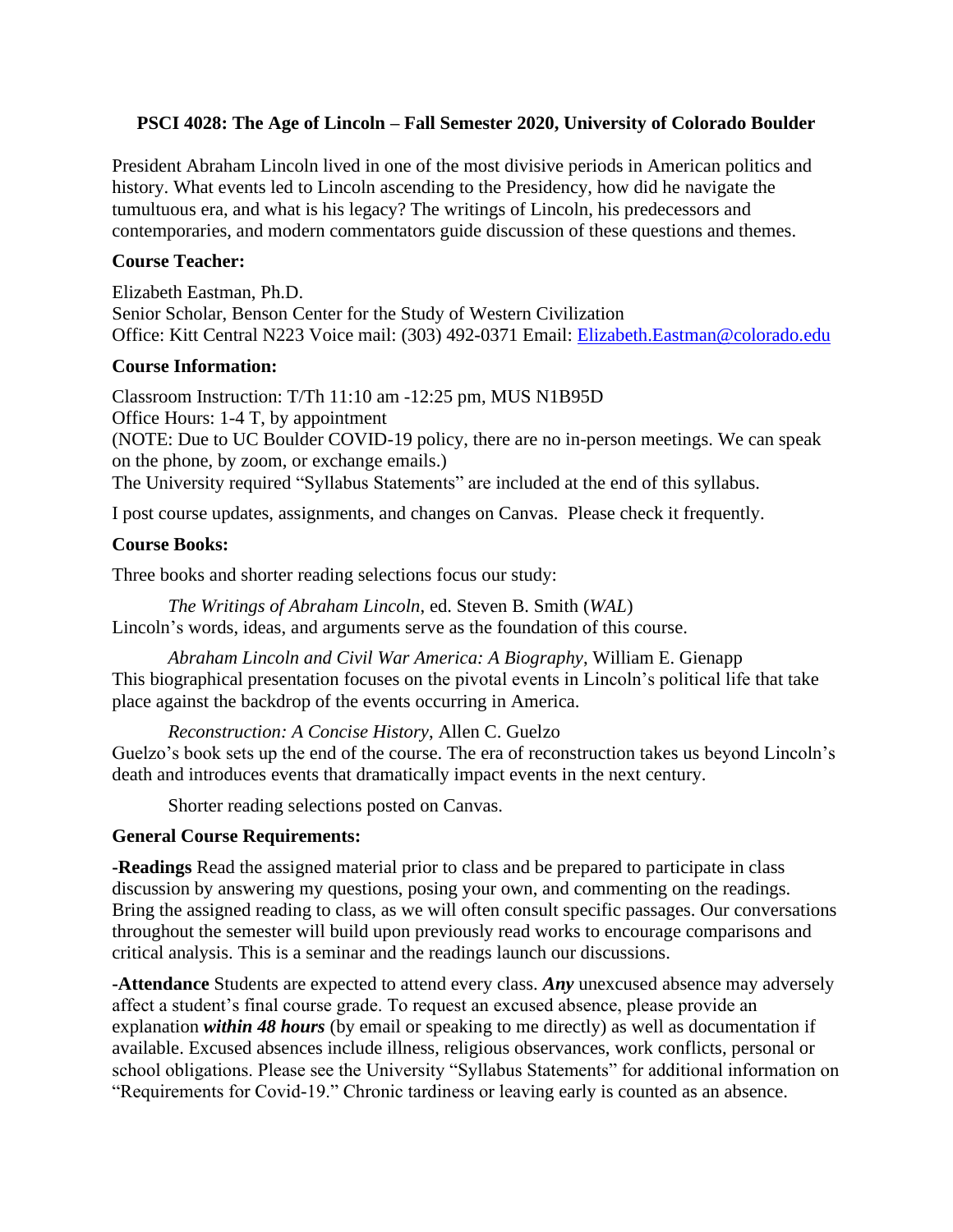*Missing 20% of class meetings will result in a failing grade.* If there is a special circumstance, please speak to me directly to arrange an accommodation.

**-Course work** Assignments include two short essays, a research paper due at the end of the semester, and a final exam. All written work must include proper documentation and attribution of sources. Please use a standard style sheet (Chicago is preferred, but I will accept MLA). Please ask if you need assistance with style sheets.

**-Grades** Student evaluation is based on examinations, quizzes, written work, participation in class discussion, and attendance. Any violation of the Honor code will result in a failing grade. Grades are *roughly* determined according to the following proportions:

Written work 65% (2 short essays 15% each due 9/22 and 10/20; research paper 35% due 11/24)

Examination 30% (final exam on December 11, 4:30-7:00 pm)

Class participation and quizzes 5%. There are occasional quizzes at the beginning of class. Every student receives a class participation grade. I track it weekly. The grades will be *roughly* determined as follows: 90-95% good and substantive participation in class discussions; 80-85% regular participation; 70-75% occasional or infrequent participation.

### **-Class etiquette**

No use of cell phones or any electronic device. Your laptop is used only for reference to class readings or note taking.

You may bring something to drink, but please do not eat in class. Please arrive on time.

### **Schedule – PSCI 4028: The Age of Lincoln – Fall 2020**

This is a *tentative* schedule of readings and will be adjusted as needed throughout the semester. Check Canvas announcements page throughout the semester for updated reading schedules and course announcements.

8/25

Introductions, **"Civic Education"** Eva Brann (students sent a copy via email)

8/27

Declaration of Independence, July 4, 1776

<https://teachingamericanhistory.org/library/document/declaration-of-independence/>

Declaration of Independence draft. Read: Jefferson's headnote: "Congress proceeded the same . . ." and the deleted paragraph on the slave trade, which begins, "He has waged cruel war" [https://teachingamericanhistory.org/library/document/rough-draft-of-the-declaration-of](https://teachingamericanhistory.org/library/document/rough-draft-of-the-declaration-of-independence/)[independence/](https://teachingamericanhistory.org/library/document/rough-draft-of-the-declaration-of-independence/)

Fragment on the Constitution and the Union (*WAL* 321-22), c. January 1861 Speech at Independence Hall, Philadelphia, Pennsylvania, Feb 2, 1861 (*WAL* 323-24) U.S. Constitution

<https://teachingamericanhistory.org/library/document/constitution-of-the-united-states/> Frederick Douglass "The Constitution of the U.S.: Is It Pro-Slavery or Anti-Slavery?" 1860 [https://teachingamericanhistory.org/library/document/the-constitution-of-the-united-states-is-it](https://teachingamericanhistory.org/library/document/the-constitution-of-the-united-states-is-it-pro-slavery-or-anti-slavery/)[pro-slavery-or-anti-slavery/](https://teachingamericanhistory.org/library/document/the-constitution-of-the-united-states-is-it-pro-slavery-or-anti-slavery/)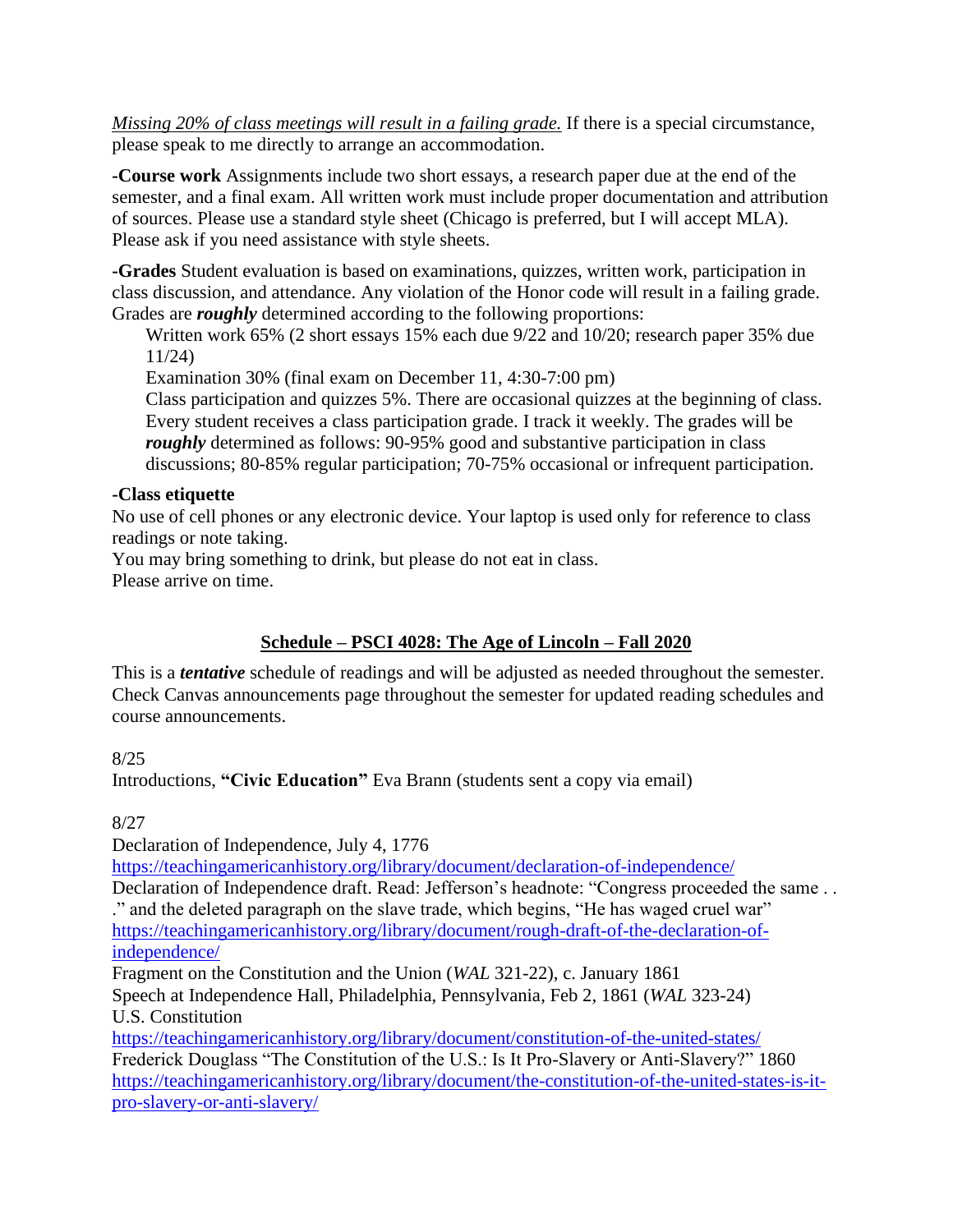#### 9/1

Gienapp, ch 1 A Son of the Frontier To the People of Sangamo County (*WAL* 3-6) To the Editor of the Sangamo Journal (*WAL* 6-7)

# 9/3

Gienapp, ch 2 Thwarted Ambition Young Men's Lyceum Address, Springfield, Illinois, January 1838 (*WAL* 7-14) John C. Calhoun, Slavery a Positive Good, February 6, 1837 <https://teachingamericanhistory.org/library/document/slavery-a-positive-good/>

### 9/8

Address to the Washington Temperance Society of Springfield, Feb 2, 1842 (*WAL* 14-22) Eulogy on Henry Clay at Springfield, Illinois, July 6, 1852 (*WAL* 43-54) Student's choice of one other selection in *WAL* I. Young Mr. Lincoln (1832-1852)

# 9/10

Gienapp, ch 3 Rise to Power

Frederick Douglass What to the Slave Is the Fourth of July? July 5, 1852 Rochester, NY <https://teachingamericanhistory.org/library/document/what-to-the-slave-is-the-fourth-of-july/> Audio version:<https://www.youtube.com/watch?v=4NNBIMYGtLo>

George Fitzhugh, Sociology for the South, or The Failure of Free Society (excerpt) 1854 [https://teachingamericanhistory.org/library/document/sociology-for-the-south-or-the-failure-of](https://teachingamericanhistory.org/library/document/sociology-for-the-south-or-the-failure-of-free-society-2/)[free-society-2/](https://teachingamericanhistory.org/library/document/sociology-for-the-south-or-the-failure-of-free-society-2/)

How might Frederick Douglass ("What to the Slave is the Fourth of July?"), a former slave, respond to Fitzhugh's claims about slavery?

Optional: Frederick Douglass Letter to Harriet Beecher Stowe, March 8, 1853 <https://teachingamericanhistory.org/library/document/letter-to-harriet-beecher-stowe/>

### 9/15

Speech on the Kansas-Nebraska Act at Peoria, Illinois, October 16, 1854 (*WAL* 59-92) To Joshua Speed (*WAL* 93-96)

### 9/17

Dred Scott v. Sanford Lincoln (emailed text) Speech on the Dred Scott Decision, June 26, 1857 (*WAL* 108-119) House Divided Speech, June 16, 1858 (*WAL* 126-133) Student's choice of one other selection between pp 57-134 in *WAL* II. On the Nature of Republican Government (1854-1859)

### 9/22

1<sup>st</sup> writing assignment due (see Canvas Assignments for requirements) Lecture on Lincoln-Douglas Debates, no assigned reading. (Note: *WAL* includes the First and the Seventh Lincoln-Douglas Debates)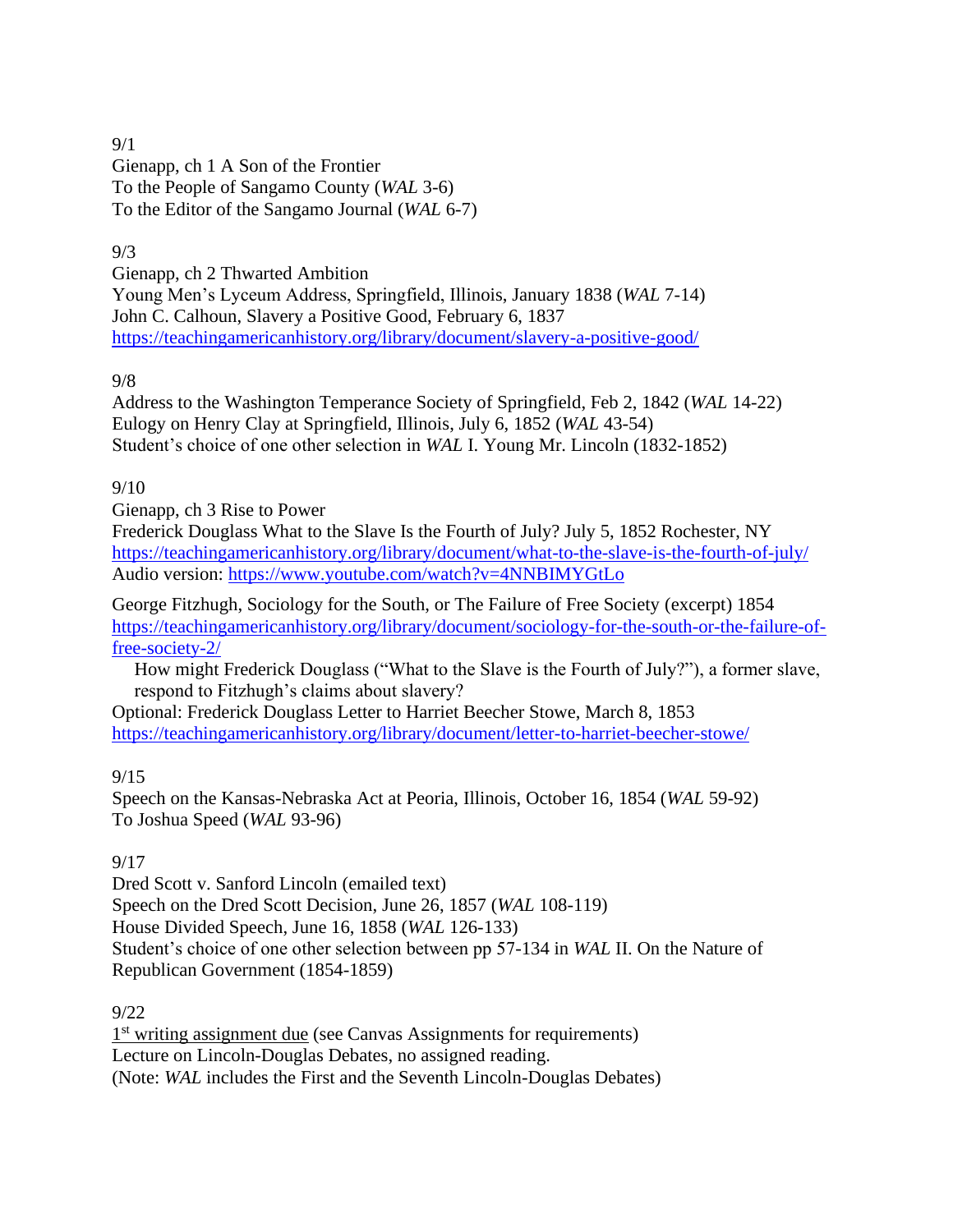# 9/24

Speech at Chicago, Illinois, June 10, 1858 (*WAL* 134-150) On Slavery and Democracy, 1858? (*WAL* 150) Lecture on Discoveries and Inventions, Jacksonville, Illinois, Feb 11, 1859 (*WAL* 231-238) Address to the Wisconsin State Agricultural Society, Milwaukee, WI, 1859 (*WAL* 268-278)

### 9/29

Research paper topics due (in writing to me via Canvas by the end of the day; paper due 11/24) Gienapp ch 4 A People's Contest James Buchanan, "State of the Union Address" (Fourth Annual Message to Congress, December 3, 1860), Opening section <http://www.civilwarcauses.org/buch.htm>

# 10/1

Address at Cooper Institute, New York City, February 27, 1860 (*WAL* 283-298) Editorial: The Policy of Aggression (New Orleans Daily Crescent) <https://teachingamericanhistory.org/library/document/the-policy-of-aggression/> Letter to Alexander H. Stephens (*WAL* 321) Farewell Address at Springfield, Illinois, February 11, 1861 (*WAL* 322)

10/6

First Inaugural Address, March 4, 1861 (*WAL* 324-332) Alexander Stephens Cornerstone Speech, March 21, 1861 <http://teachingamericanhistory.org/library/document/cornerstone-speech/> Optional reading: Constitution of the Confederate States of America March 11, 1861 [https://teachingamericanhistory.org/library/document/constitution-of-the-confederate-states-of](https://teachingamericanhistory.org/library/document/constitution-of-the-confederate-states-of-america/)[america/](https://teachingamericanhistory.org/library/document/constitution-of-the-confederate-states-of-america/) (excerpts reviewed in class)

10/8

Proclamation Calling Militia and Convening Congress (*WAL* 333-34) Message to Congress in Special Session, July 4, 1861 (*WAL* 334-347) Proclamation Suspending the Writ of Habeas Corpus (*WAL* 368-69)

# 10/13

Gienapp, ch 5 From Limited War to Revolution To George B. McClellan, Schurz, & Banks (*WAL* 369-373) Final Emancipation Proclamation, September 22, 1862 (*WAL* 395-396)

10/15 Gienapp, ch 6 Midstream To Erastus Corning and Others, July 12, 1863 (*WAL* 399-406) To Matthew Birchard and Others, June 29, 1863 (*WAL* 407-411) To James C. Conkling (*WAL* 413-416)

10/20 2<sup>nd</sup> writing assignment due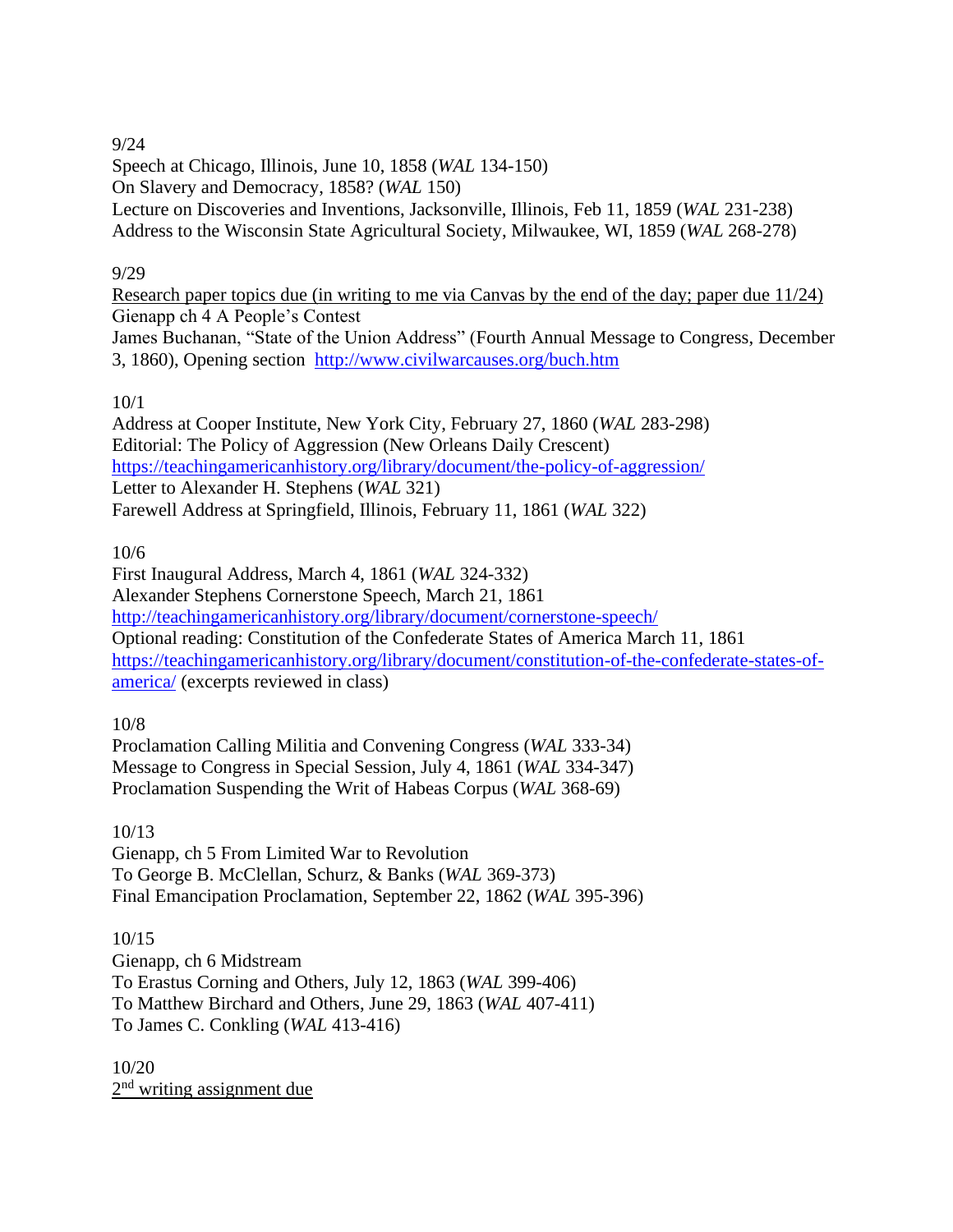No Assigned Reading. "The Civil War Animated" class presentation on Civil War Battles <https://www.battlefields.org/learn/maps/civil-war-animated-map>

10/22

Gienapp, ch 7 To Finish the Task Gettysburg Address, November 19, 1863 (*WAL* 417) To Edward Everett, November 20, 1863 (*WAL* 417-418) Lincoln's Proclamation of Amnesty and Reconstruction, December 8, 1863 [https://teachingamericanhistory.org/library/document/proclamation-of-amnesty-and](https://teachingamericanhistory.org/library/document/proclamation-of-amnesty-and-reconstruction/)[reconstruction/](https://teachingamericanhistory.org/library/document/proclamation-of-amnesty-and-reconstruction/) Wade Davis Bill and Lincoln's Pocket Veto Proclamation, July 2, July 8, 1864 <https://teachingamericanhistory.org/library/document/wade-davis-bill/> Address at Sanitary Fair, Baltimore, Maryland, April 18, 1864

10/27

1619 Project reading selection

Benson Center lecture: Lucas Morel, "The 1619 Project as Missed Opportunity" at 6pm

10/29

Gienapp, ch 8 With Malice Toward None Thirteenth Amendment <https://teachingamericanhistory.org/library/document/the-13th-amendment-to-the-constitution/> Second Inaugural Address, March 4, 1865 (*WAL* 428-29) To Thurlow, Weed March 15, 1865 (*WAL* 430) Meditation on the Divine Will, c. early September 1862 (*WAL* 362-63) To Albert G. Hodges, April 4, 1864 (*WAL* 418-19) Speech on Reconstruction, April 11, 1865 (*WAL* 431-34)

11/3

"Lincoln's Declaration—and Ours" Ralph Lerner (*WAL* 449-460) "Executive Power and Constitutional Necessity" Benjamin Kleinerman (*WAL* 461-474)

11/5

Frederick Douglass, "Oration in Memory of Lincoln" April 14, 1876 <https://teachingamericanhistory.org/library/document/oration-in-memory-of-abraham-lincoln/> Walt Whitman, "O Captain! My Captain!" <http://www.poetryfoundation.org/poem/174742>

11/10

Guelzo, Introduction, ch 1 Report on the Condition of the South, Carl Schurz, December 19, 1865 <https://teachingamericanhistory.org/library/document/report-on-the-condition-of-the-south/> Black Codes of Mississippi, Mississippi Legislature, October 1865, December 1865 <https://teachingamericanhistory.org/library/document/black-codes-of-mississippi/>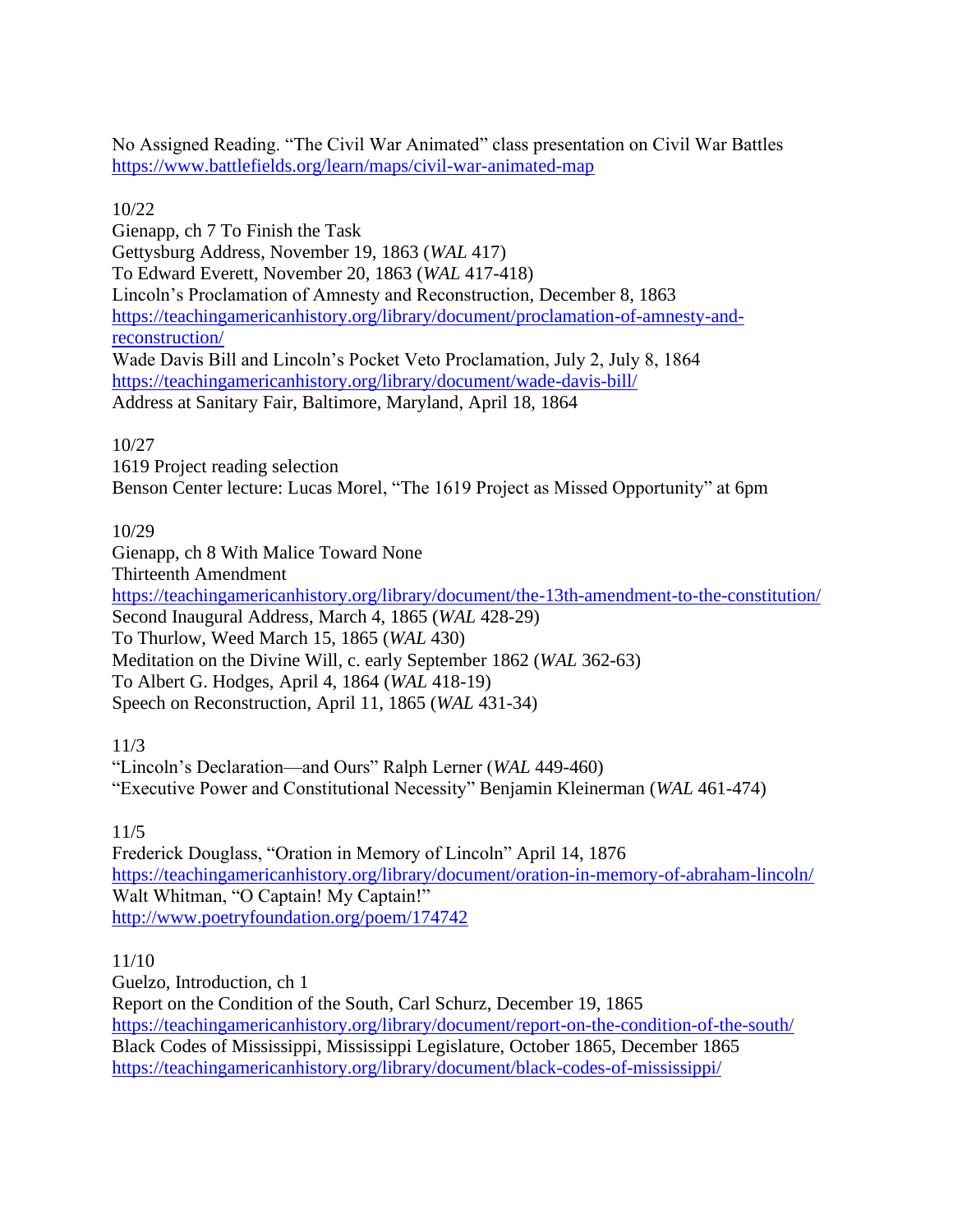11/12 Guelzo, chs 2-4 Congressional Debate on the 14<sup>th</sup> Amendment, 1866 [https://teachingamericanhistory.org/library/document/congressional-debate-on-the-14th](https://teachingamericanhistory.org/library/document/congressional-debate-on-the-14th-amendment/)[amendment/](https://teachingamericanhistory.org/library/document/congressional-debate-on-the-14th-amendment/) Civil Rights Act of 1866 Congress, April 1866 <https://teachingamericanhistory.org/library/document/the-civil-rights-act-of-1866/> Speech on Reconstruction, Thaddeus Stevens, January 3, 1867 <https://teachingamericanhistory.org/library/document/speech-on-reconstruction-2/> Reconstruction Acts, Congress, March 2, 1867 <https://teachingamericanhistory.org/library/document/reconstruction-acts/>

11/17

Guelzo, chs 5-7, Epilogue The Enforcement Acts, Congress 1870, 1871 <https://teachingamericanhistory.org/library/document/the-enforcement-acts/> The 15th Amendment, Congress, February 26, 1869, February 2, 1870 <https://teachingamericanhistory.org/library/document/the-15th-amendment/> Inaugural Address, Rutherford B. Hayes, March 5, 1877 <https://teachingamericanhistory.org/library/document/inaugural-address-1877/> Frederick Douglass, "The United States Cannot Remain Half-Slave and Half-Free" April 16, 1883 [https://teachingamericanhistory.org/library/document/the-united-states-cannot-remain-half-slave-](https://teachingamericanhistory.org/library/document/the-united-states-cannot-remain-half-slave-and-half-free/)

[and-half-free/](https://teachingamericanhistory.org/library/document/the-united-states-cannot-remain-half-slave-and-half-free/)

11/19

Three major court cases (emailed texts):

Plessy v. Ferguson (including Harlan's dissent), Sweatt v. Painter, Brown v Bd of Education

11/24

Research paper due, no in-class meeting, zoom meeting is tentatively planned

11/26 - 27 Fall break/ Thanksgiving holiday, no class meeting

12/1

Martin Luther King, "Letter from Birmingham Jail" (emailed text)

12/3 Our final class discussion will review the semester readings and serve as a review session

12/11 (Friday) Final Exam, 4:30-7:00 pm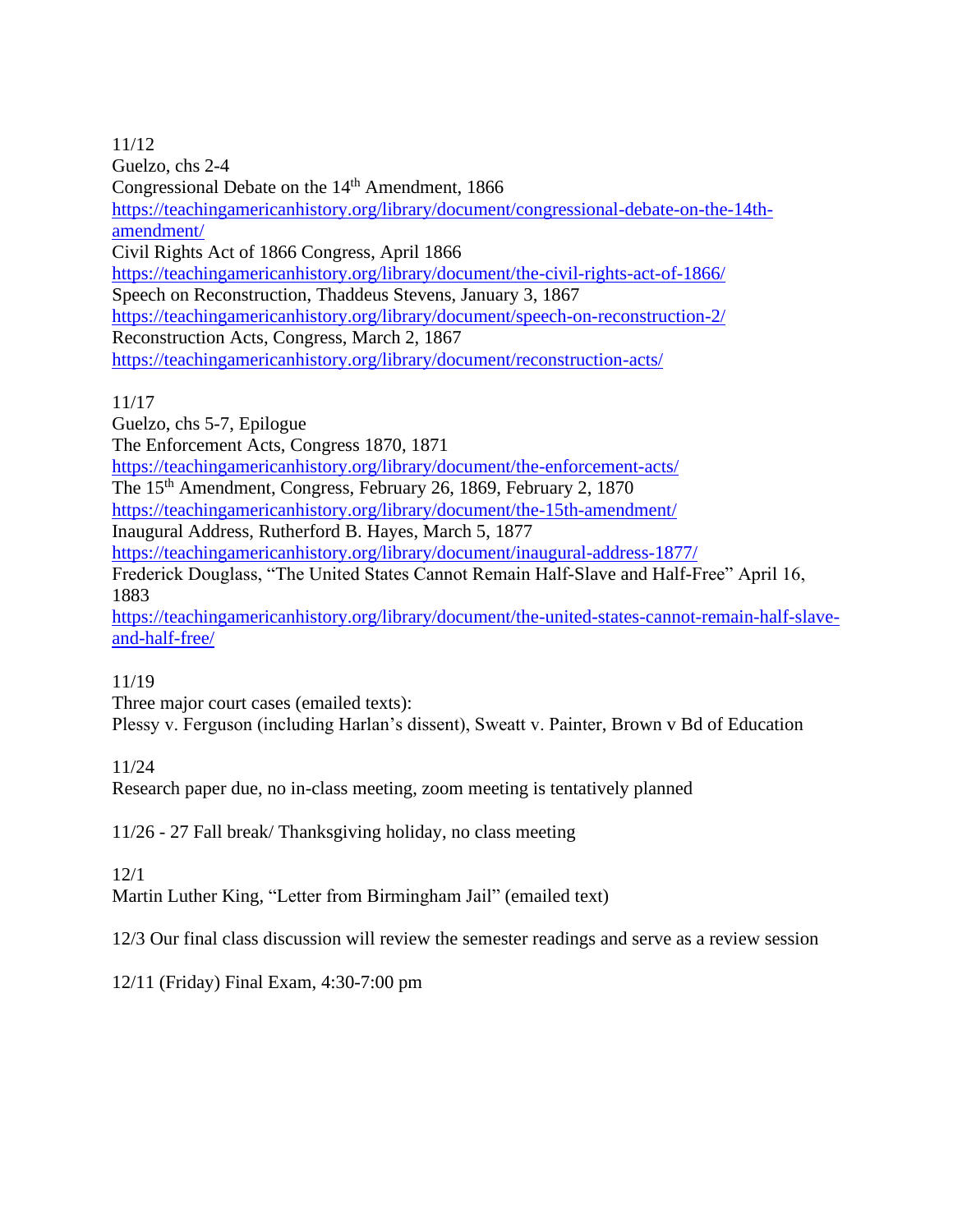# University required Syllabus Statements

# Classroom Behavior

Both students and faculty are responsible for maintaining an appropriate learning environment in all instructional settings, whether in person, remote or online. Those who fail to adhere to such behavioral standards may be subject to discipline. Professional courtesy and sensitivity are especially important with respect to individuals and topics dealing with race, color, national origin, sex, pregnancy, age, disability, creed, religion, sexual orientation, gender identity, gender expression, veteran status, political affiliation or political philosophy. For more information, see the policies on [classroom behavior](http://www.colorado.edu/policies/student-classroom-and-course-related-behavior) and the [Student Code of Conduct.](https://www.colorado.edu/sccr/sites/default/files/attached-files/2019-2020_student_code_of_conduct_0.pdf)

# Requirements for COVID-19

As a matter of public health and safety due to the pandemic, all members of the CU Boulder community and all visitors to campus must follow university, department and building requirements, and public health orders in place to reduce the risk of spreading infectious disease. Required safety measures at CU Boulder relevant to the classroom setting include:

- maintain 6-foot distancing when possible,
- wear a face covering in public indoor spaces and outdoors while on campus consistent with state and county health orders,
- clean local work area.
- practice hand hygiene,
- follow public health orders, and
- if sick and you live off campus, do not come onto campus (unless instructed by a CU Healthcare professional), or if you live on-campus, please alert [CU Boulder Medical](https://www.colorado.edu/healthcenter/coronavirus-updates/symptoms-and-what-do-if-you-feel-sick)  [Services.](https://www.colorado.edu/healthcenter/coronavirus-updates/symptoms-and-what-do-if-you-feel-sick)

Students who fail to adhere to these requirements will be asked to leave class, and students who do not leave class when asked or who refuse to comply with these requirements will be referred to [Student Conduct and Conflict Resolution.](https://www.colorado.edu/sccr/) For more information, see the policies on [COVID-](https://www.colorado.edu/policies/covid-19-health-and-safety-policy)[19 Health and Safety](https://www.colorado.edu/policies/covid-19-health-and-safety-policy) and [classroom behavior](http://www.colorado.edu/policies/student-classroom-and-course-related-behavior) and the [Student Code of Conduct.](http://www.colorado.edu/osccr/) If you require accommodation because a disability prevents you from fulfilling these safety measures, please see the "Accommodation for Disabilities" statement on this syllabus. Before returning to campus, all students must complete the [COVID-19 Student Health and](https://www.colorado.edu/protect-our-herd/how#anchor1)  [Expectations Course.](https://www.colorado.edu/protect-our-herd/how#anchor1) Before coming on to campus each day, all students are required to complete a [Daily Health Form.](https://www.colorado.edu/protect-our-herd/daily-health-form) In this class, you may be reminded of the responsibility to complete the [Daily Health Form](https://www.colorado.edu/protect-our-herd/daily-health-form) and given time during class to complete it.

Students who have tested positive for COVID-19, have symptoms of COVID-19, or have had close contact with someone who has tested positive for or had symptoms of COVID-19 must stay home and complete the [Health Questionnaire and Illness Reporting Form](https://www.colorado.edu/protect-our-herd/daily-health-form) remotely. In this class, if you are sick or quarantined, please let me know via email [\(Elizabeth.Eastman@colorado.edu\)](mailto:Elizabeth.Eastman@colorado.edu) at your earliest possible convenience. University policy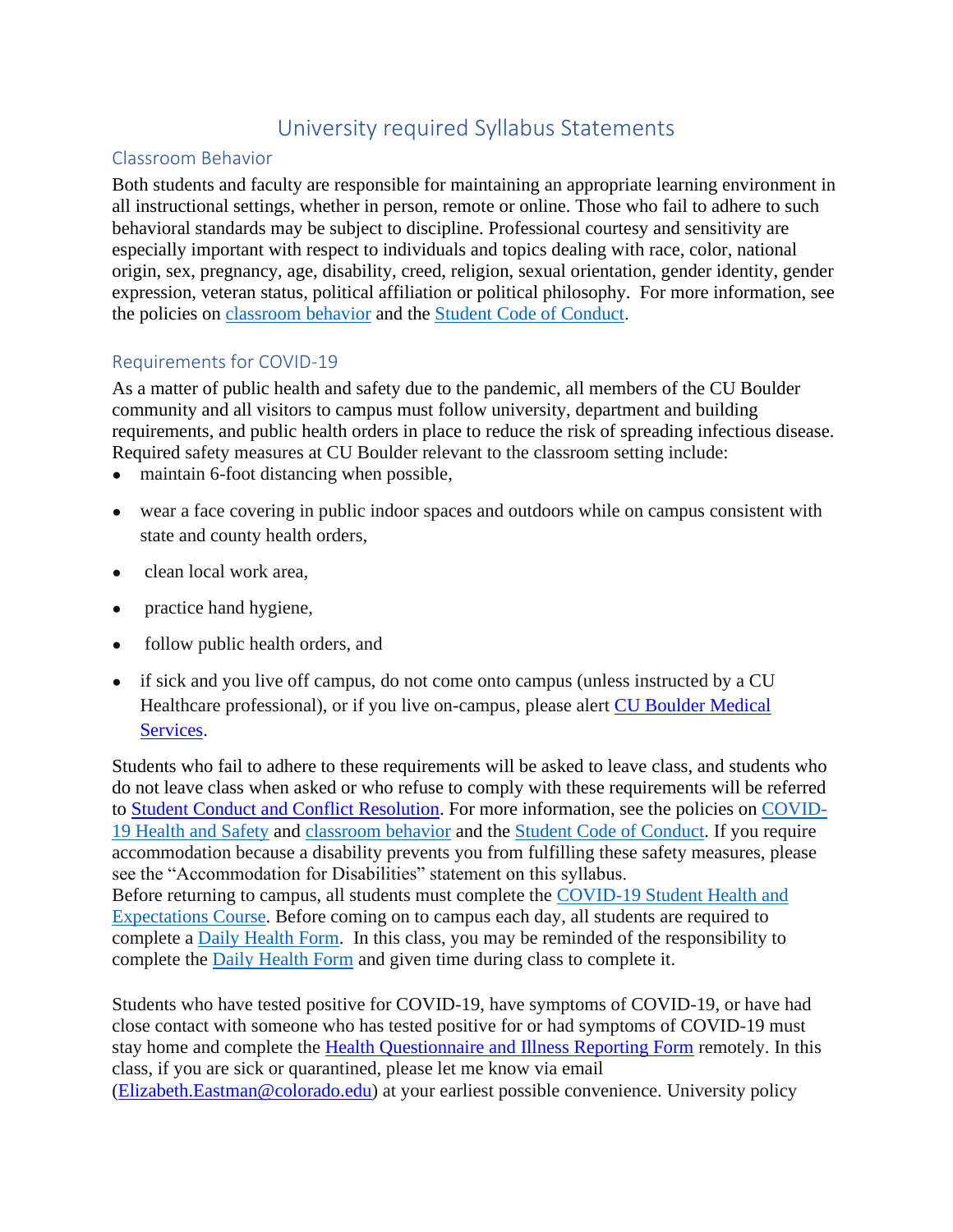states that FERPA student privacy laws do not require students to state the nature of their illness when notifying faculty. [If a student is quarantined but still able to do class work, I will try to find a way for the student to participate remotely and/or do makeup work for in-person sessions. Students will also have the opportunity to make up work missed. University policy requires the following: "if a student discloses to [me] that they have tested positive for COVID-19 or are having symptoms of COVID-19 or have had close contact with someone who has tested positive for COVID-19, [I] will submit that information to the Medical Services Public Health Office for the purposes of contact tracing (contacttracing@colorado.edu and/or 303-492-2937)."]

### Accommodation for Disabilities

If you qualify for accommodations because of a disability, please submit your accommodation letter from Disability Services to your faculty member in a timely manner so that your needs can be addressed. Disability Services determines accommodations based on documented disabilities in the academic environment. Information on requesting accommodations is located on the [Disability Services website.](https://www.colorado.edu/disabilityservices/) Contact Disability Services at 303-492-8671 or [dsinfo@colorado.edu](mailto:dsinfo@colorado.edu) for further assistance. If you have a temporary medical condition, see [Temporary Medical Conditions](http://www.colorado.edu/disabilityservices/students/temporary-medical-conditions) on the Disability Services website.

#### Preferred Student Names and Pronouns

CU Boulder recognizes that students' legal information doesn't always align with how they identify. Students may update their preferred names and pronouns via the student portal; those preferred names and pronouns are listed on instructors' class rosters. In the absence of such updates, the name that appears on the class roster is the student's legal name.

#### Honor Code

All students enrolled in a University of Colorado Boulder course are responsible for knowing and adhering to the Honor Code. Violations of the policy may include: plagiarism, cheating, fabrication, lying, bribery, threat, unauthorized access to academic materials, clicker fraud, submitting the same or similar work in more than one course without permission from all course instructors involved, and aiding academic dishonesty. All incidents of academic misconduct will be reported to the Honor Code ([honor@colorado.edu](mailto:honor@colorado.edu)); 303-492-5550). Students found responsible for violating the academic integrity policy will be subject to nonacademic sanctions from the Honor Code as well as academic sanctions from the faculty member. Additional information regarding the Honor Code academic integrity policy can be found at the [Honor Code](https://www.colorado.edu/osccr/honor-code)  [Office website](https://www.colorado.edu/osccr/honor-code).

#### Sexual Misconduct, Discrimination, Harassment and/or Related Retaliation

The University of Colorado Boulder (CU Boulder) is committed to fostering an inclusive and welcoming learning, working, and living environment. CU Boulder will not tolerate acts of sexual misconduct (harassment, exploitation, and assault), intimate partner violence (dating or domestic violence), stalking, or protected-class discrimination or harassment by members of our community. Individuals who believe they have been subject to misconduct or retaliatory actions for reporting a concern should contact the Office of Institutional Equity and Compliance (OIEC)